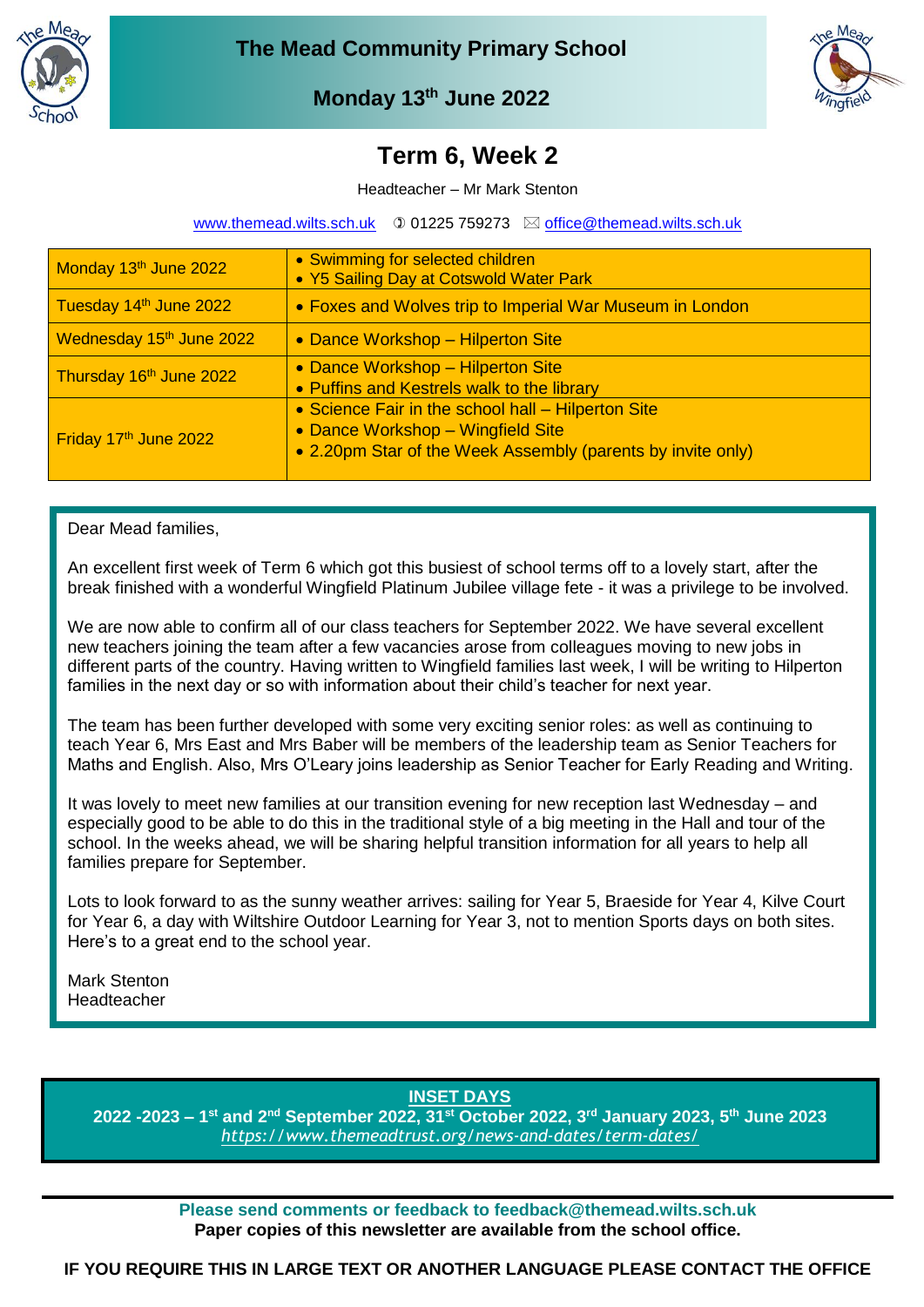

**Monday 13th June 2022**



#### **Follow us**

Wingfield Facebook and twitter are now both @MeadatWingfield Hilperton Facebook and twitter are now both @MeadatHilperton Hilperton Nursery Facebook and Twitter are now both @MeadatOrchard

#### **News from this week**

Y2's trip to Hengistbury Head in Dorset Y3 Jubilee artwork





#### **Family Gardening Club**

We now have 2 spare plots available with immediate starts. Please email Mel Jacob on [meljacob@icloud.com](mailto:meljacob@icloud.com) for more information.

#### **Reporting children's absence to the school**

It is no longer a requirement to report Covid cases. The guidance is that children who have tested positive for Covid should isolate for at least three days and be clear of a temperature for 24 hours without the use of medication.

Please can you let the office know of any absence by calling the school absence line each day your child is unwell.

Thank you for your assistance in helping us keep everyone safe.

#### **Reminder - After School Care Bookings**

Please note that the ASC booking system on Arbor is not available from 11am for same day bookings. However, bookings for future dates can still be made. We will of course be able to make bookings for exceptional circumstances, but you will need to phone the school office to arrange this.

> **Please send comments or feedback to feedback@themead.wilts.sch.uk Paper copies of this newsletter are available from the school office.**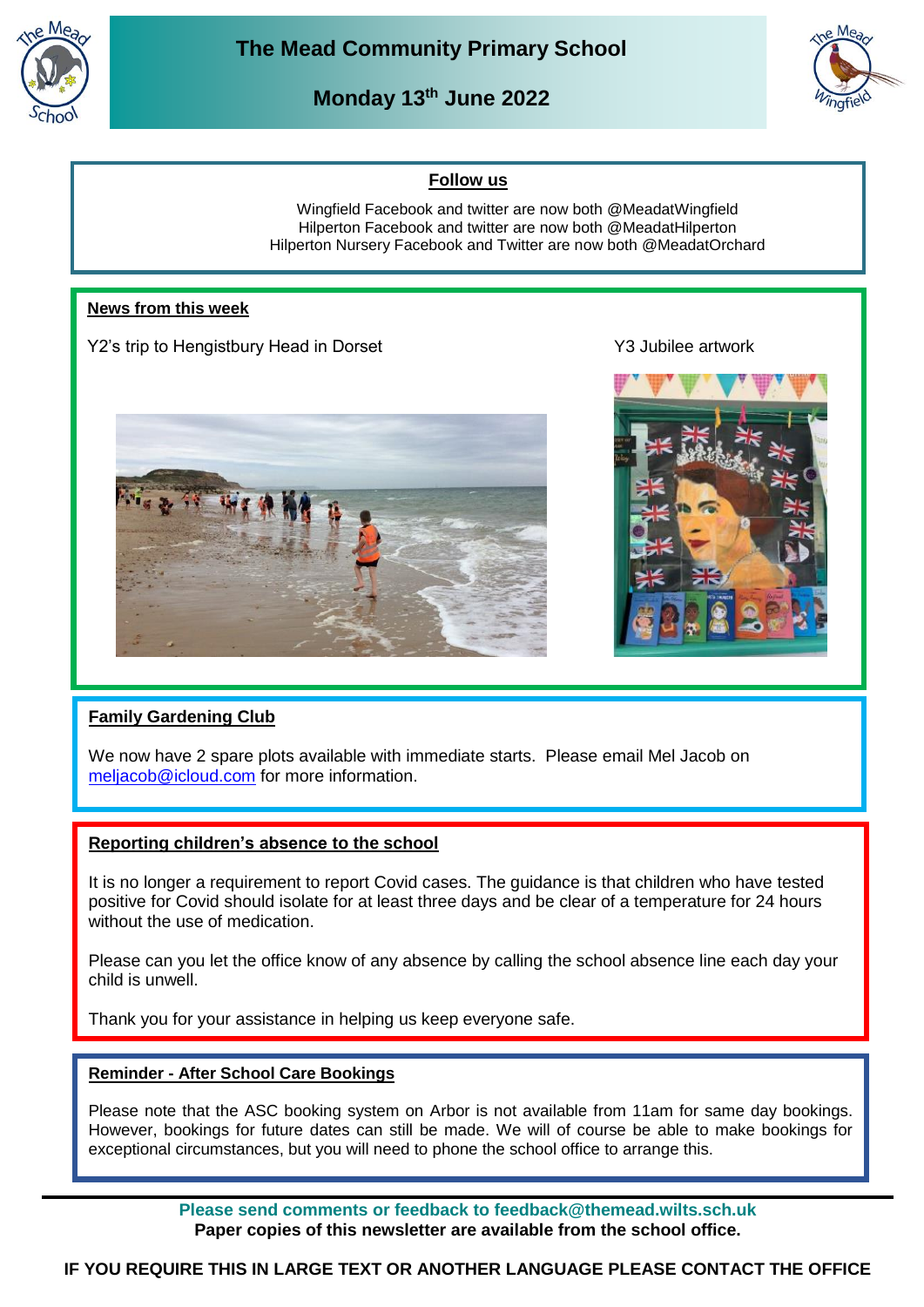



### **Monday 13th June 2022**

| <b>Dates for your Diary</b>          | These dates are all subject to change                          |
|--------------------------------------|----------------------------------------------------------------|
| Monday 13th June 2022                | Y5 Sailing Day at Cotswold Water Park                          |
| Tuesday 14th June 2022               | Foxes and Wolves to the Imperial War Museum in London          |
| Wednesday 15th June 2022             | Dance Workshop at Hilperton                                    |
| Thursday 16th June 2022              | Kestrels and Puffins walk to the school library                |
| Thursday 16th June 2022              | Science Fair at Wingfield                                      |
| Thursday 16 <sup>th</sup> June 2022  | Dance Workshop at Hilperton                                    |
| Friday 17th June 2022                | Science Fair at Hilperton                                      |
| Friday 17th June 2022                | Dance Workshop at Wingfield                                    |
| Monday 20th June 2022                | Class Photos - Hilperton Site (Wingfield Site to be confirmed) |
| Wednesday 22 <sup>nd</sup> June 2022 | Moles, Robins and Swans to Westonbirt                          |
| Thursday 23rd June 2022              | Squirrels and Otters walk to the library                       |
| Monday 27th June 2022                | Y5 Curriculum Day at Clarendon                                 |
| Thursday 28 <sup>th</sup> June 2022  | Art trip to Bruton - selected children                         |
| Wednesday 29th June 2022             | <b>Hilperton Sports Day</b>                                    |
| Thursday 30th June 2022              | Hilperton Sports Day - Fall back                               |
| Friday 1 <sup>st</sup> July 2022     | Y6 Junior Good Citizen Event at Potterne                       |
| Monday 4 <sup>th</sup> July 2022     | <b>Wingfield Sports Day</b>                                    |
| Wednesday 6th July 2022              | Wingfield Sports Day - Fall back                               |
| Thursday 7 <sup>th</sup> July 2022   | Y5 Curriculum Day at the John of Gaunt School                  |
| Wednesday 13th July 2022             | CSL Music Concert - selected children                          |
| Wednesday 13th July 2022             | Y3 long day at Thoulstone Park                                 |
| Thursday 14 <sup>th</sup> July       | Y4 to Braeside for a 1 night residential                       |
| Monday 18 <sup>th</sup> July         | Y6 to Kilve Court                                              |
| Thursday 21 <sup>st</sup> July       | Y6 return from Kilve Court                                     |
| Friday 22 <sup>nd</sup> July         | Break up for the Summer holidays (3.15pm)                      |





**Please send comments or feedback to feedback@themead.wilts.sch.uk Paper copies of this newsletter are available from the school office.**